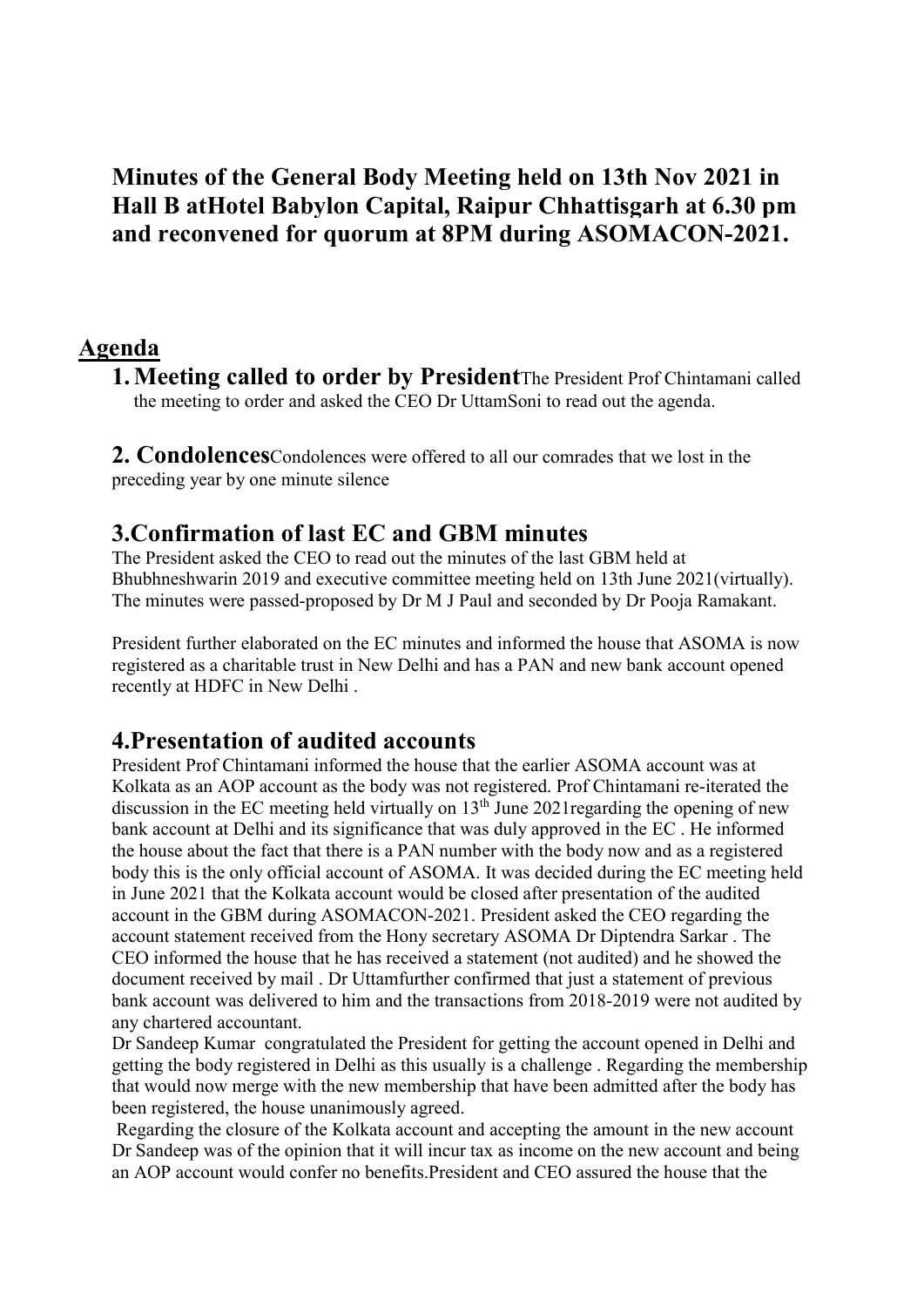funds from the old account would only be merged in to the new account after discussion with ASOMA chartered accountant.

The ASOMA accounts 2020-2021 were presented and passed -proposed by Dr Anurag Srivastava and seconded by Dr Pooja Ramakant.

President informed that since the opening of new account more than 90 new members have joined ASOMA and more members are keen on joining the association . The feedback regarding the ASOMA activities has been very encouraging and also the membership drive by each member would go a long way in making this body even stronger.

### 5.The registration of the ASOMA & further pursuits

President further elaborated on the EC minutes and informed the house that ASOMA is now registered as a charitable trust in New Delhi and has a PAN and new bank account opened recently at HDFC in New Delhi.

## 6.ASOMA travel fellowships

Dr Anurag Srivastava highlighted the significance of travel fellowships and volunteered to do the initial framing and planning .There was detailed discussion on ASOMA travelling and Dr Chintamani and Dr.Uttam announced about two travelling fellowships from the year 2022 onwards based on criteria to be framed by a committee comprising of Dr Anurag, Dr Sandeep Kumar, Dr M J Paul. Dr. Ashutosh Kothari confirmed to support travel fellowship and asked for more details about the level of fellowship, duration, funding and accommodation. Dr. Chintamani added that he would have a discussion with Dr. Ismail Jatoi, Dr Vidya and other eminent global trainers for such placements . Dr Anurag offered that he could request Vedanta Medical Research foundation for Vedanta Travel Fellowship and suggested that we could have fellowships within India as well. All the GC members agreed for a short duration Travel Fellowship of 4-6 weeks every year preferably but not mandatorily for younger surgeons . It was brought out by Dr Paul that it should not only be for training in the western world, Asian countries including centres in India can serve as very useful training units . Dr Chintamani seconded and suggested that centres such as CMC Vellore, SGPGI , Tata Memorial hospitals,AIIMS, Safdarjang Hospital etc. can be explored

# 7. ASOMACON 2022

President asked for members to bid for the next annual conference and there was only one request that was from Jaipur. All members unanimously agreed for Jaipur . Dr Chintamani announced the dates for ASOMACON 2022 to be organised from 7-9 October 2022 at Jaipur with Dr UttamSoni as the Organizing Secretary.

# 8. Academic activities, CMEs, Trials, MDTs, Regional education meetings

To have regular academics, it was announced that every month MDT will be organised under ASOMA . Dr Anurag Srivastava(BALCO), Dr. Manju Singh(HOD Med College Raipur) took the lead, Dr Paul(CMC), Dr Pooja Ramakant(KGMC). Dr UttamSoni and Dr Sukriti were given the responsibility of co-ordinating with all institutions to organize the event.